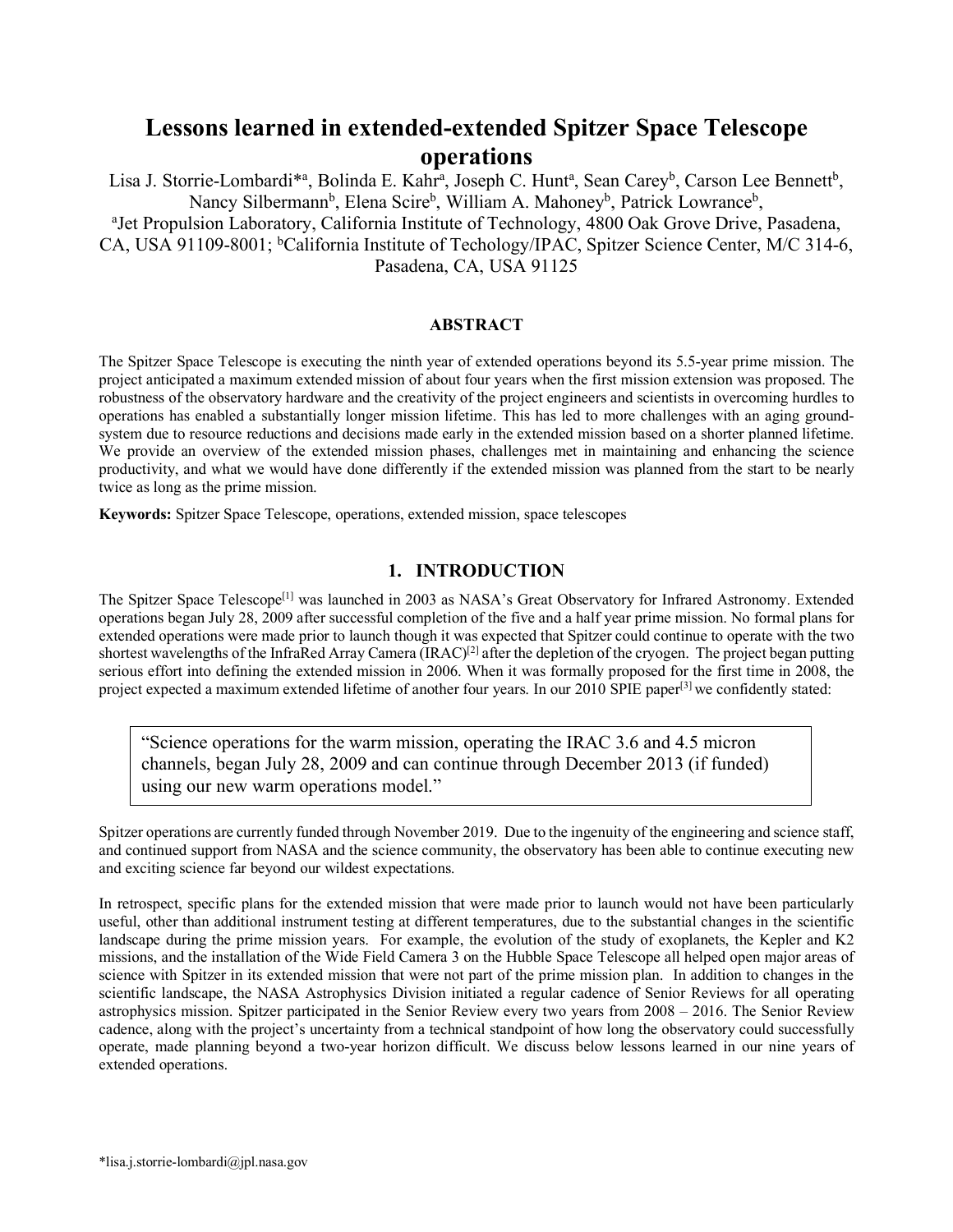## **2. HAVE A PLAN**

#### **2.1 New Plans**

There were no formal level 1 requirements for the extended mission but the project developed five principles that we have continued to use to guide decisions. They have served the project well.

- **1. Don't do anything stupid.** This was already the primary mission rule during prime mission operations and it has proved invaluable in evaluating options.
- **2. Maximize the scientific return of the mission.** Spitzer exists to do the highest quality science possible. We didn't want to continue operating the observatory if the science program wasn't first rate.
- **3. Spitzer is a community observatory.** As the fourth of NASA's Great Observatories, Spitzer has always executed a community driven science program. The selected observations are peer-reviewed and recommended by the astronomical community.
- **4. Minimize the risk to the health and safety of the observatory.** Changes in mission operations introduced for the warm mission should not add substantial risk to the health and safety of the observatory.
- **5. Accept additional risk to science.** While we did not want to make changes that risked losing the observatory, we did make changes that could have negative impact on science. These would be manifested primarily in terms of scheduling efficiency. We accepted reduced mission and science operations staffing levels that would lead to slower recoveries from anomalies, fewer late changes to schedules, fewer high-impact scheduling opportunities and less direct user support.

#### **2.2 Old Plans**

Though Spitzer came up with new principals for approaching extended operations, the mission remains viable and successful due to three important rules that were carried forward from the prime mission.

### **1. Test what you fly and fly what you test.**

Test what you fly and fly what you test has enabled the Spitzer Operations (Mission, Spacecraft, and Science) to apply end-to-end testing, analysis, and execution of pivotal engineering changes required to sustain operations far beyond its design limits. While Spitzer's earth trailing orbit allows for very long uninterrupted observations, the geometry of the orbit with respect to earth also creates the biggest engineering challenges. The high-gain antenna required for communication with earth is fixed on the bottom of the observatory, therefore to communicate with earth requires repointing the observatory. The design limit for the maximum earth-point pitch angle was 30 degrees but in 2018 operations required a maximum earth-point pitch angle of 48.4 degrees, and is expected to reach to 52 degrees in 2019. Enabling this required complex modifications of the fault-protection flight software, procedures for downlinks and observing strategies to maintain efficient science operations while managing the power and thermal state of the observatory. Every configuration modification required testing on the Flight system test-beds, thorough review of the analysis, and check-out by mission, flight, science operations and IRAC instrument teams to determine if any operational changes to processes and procedures would be necessary prior to execution of the proposed changes.

Any new commanding sequence that we plan to run on the observatory is first run on the engineering test beds. This provides the confidence necessary to make critical changes to the flight software that have been required to extend the mission. Without the test beds it is highly unlikely the Spitzer mission would still be operating.

#### **2. Adhere to processes and procedures, making changes only when necessary.**

We reviewed all of our nominal scheduling and review procedures prior to the end of the prime mission and determined that the benefits of any major changes did not outweigh the additional risk. We have deviated from our nominal scheduling process to support important science programs that required it, i.e. microlensing surveys, but we have done this by accelerating steps in the process, not skipping them.

#### **3. Rehearse, train, and retrain staffing to be prepared for anomaly recovery and the unknown.**

The Spitzer observatory has been extremely robust with only one anomaly in 2016, due to a communications glitch that did not resolve itself quickly enough, during the entire extended mission. While having rare anomalies is the desired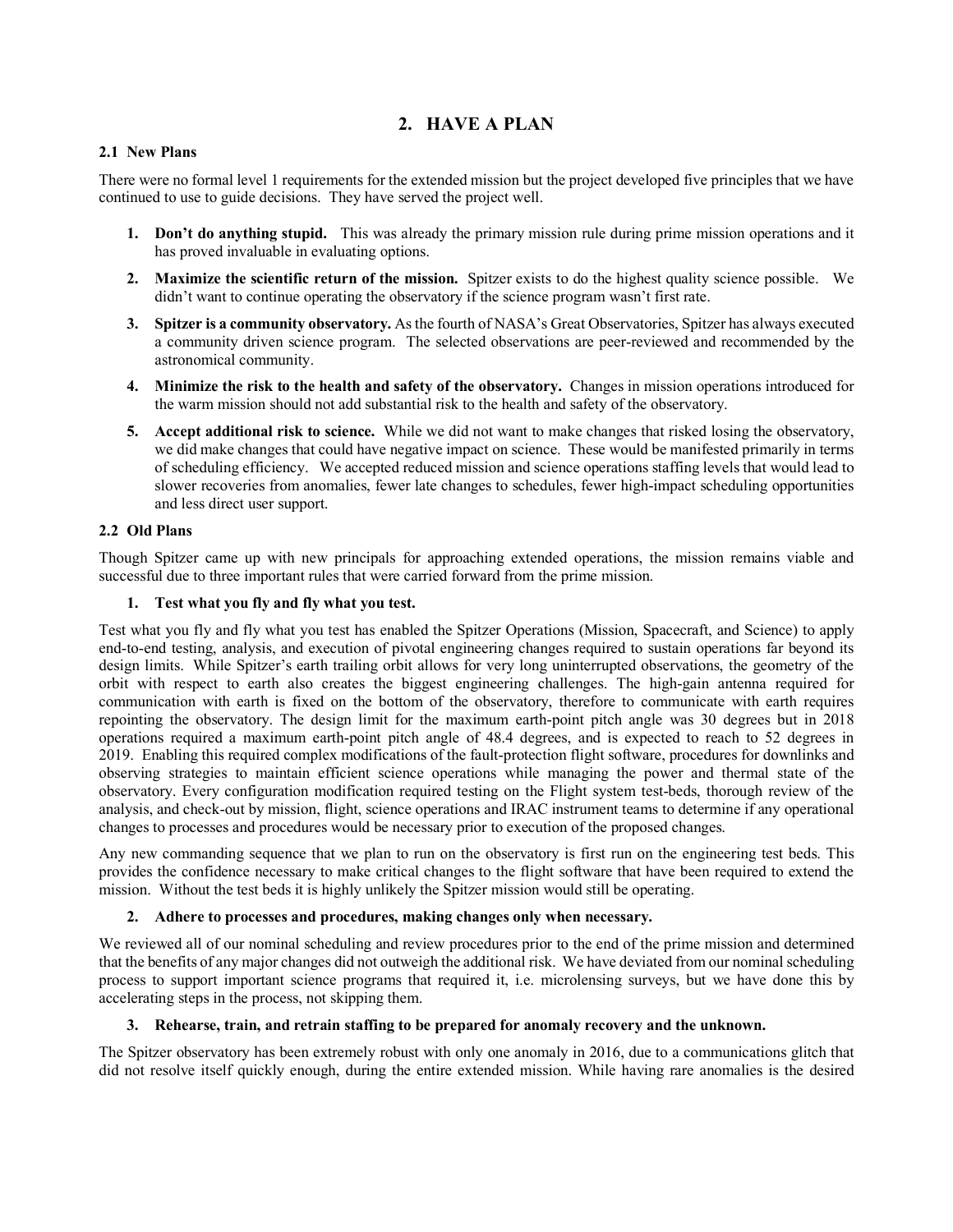situation for any space observatory, it also means that no one is in practice for the recovery. Particularly as staff turnover, and new people join the project, having training and discussions every year or two about the process is very valuable.

## **3. ENGAGE WITH YOUR COMMUNITY**

The most obvious way to reduce costs as we entered extended operations was to reduce the number of programs supported by the Spitzer Science Center (SSC). With the same number of hours per year available for science this means we needed a smaller number of larger programs. We initially presented plans to the Spitzer User's Panel and Oversight Committee suggesting that we call for "Exploration Science" programs with a minimum size of 1000 hours. We formed a steering committee of eight external scientists from multiple disciplines and asked them to form teams to write white papers describing what they would do with > 1000 hour proposals. We then scheduled a community workshop entitled "Science Opportunities with the Spitzer Warm Mission" in June 2007 where the steering committee presented their white papers and the community discussed them and provided feedback. In addition, we asked the workshop attendees to answer the following questions:

- What are the most important science drivers for a warm Spitzer mission?
- What should be the duration of the warm mission?
- What public 'HDF-style' program should be prepared for the cryo/warm transition period?
- What is the appropriate balance between smaller and larger programs?
- Are ToOs an important component of the warm mission? If yes, at what level?
- Should any science programs be specifically solicited for the warm mission?
- Are there any 'huge' ( $> 5000$  hours) projects that should be done? If yes, how should they be selected and organized?
- How does the community participate in science of big projects if not part of the executing teams?
- Can most of the review process be done remotely instead of bringing 100 people to Pasadena annually for a week?
- Should the review of observing proposals and archival/theory proposals be held at the same time or 6 months out of phase?

The results from the Workshop were substantial and provided the primary structure for the extended mission science program model. Every team that presented a white paper proposed ideas for exciting science, much of which couldn't be done in the prime mission because during the regular TAC process getting > 1000 hours of time would have been impossible. The community strongly recommended continuing to execute peer-reviewed science selected from proposals, as opposed to having a large HDF-like program ready when the cryogen ran out. They embraced the Exploration Science concept but also strongly recommended that we maintain the ability to select and execute small programs. Based specifically on feedback from the extrasolar planet community we reduced the minimum size for exploration science proposals from 1000 to 500 hours. There was no justification for changing the annual nature of the proposal process but no strong feeling against trying to make it less expensive by doing more of it remotely instead of all as an in-person review. Though the Spitzer project provided suggested overall plans and changes the community had a substantial impact on the details of how the warm mission operations actually look. The proceedings<sup>[4]</sup> of the workshop were published and made available to the entire astronomical community.

As part of the preparation for each successive Senior Review we have presented tentative plans to our Science User Panel and Oversight Committees, as well as reaching out to current investigators, and used their feedback to help craft the science case for the proposal. The annual proposal calls are the primary mechanism for evolving the science and while our process for selecting proposals has evolved, selecting the most compelling current science remains the driving force for the mission.

## **4. LISTEN TO YOUR STAFF**

In addition to getting feedback from the external science community, input from your science and engineering staff are critical in identifying and implementing potential changes to operations that might enhance the science program and/or extend the operational lifetime of the mission. The science and mission operations teams have worked closely to further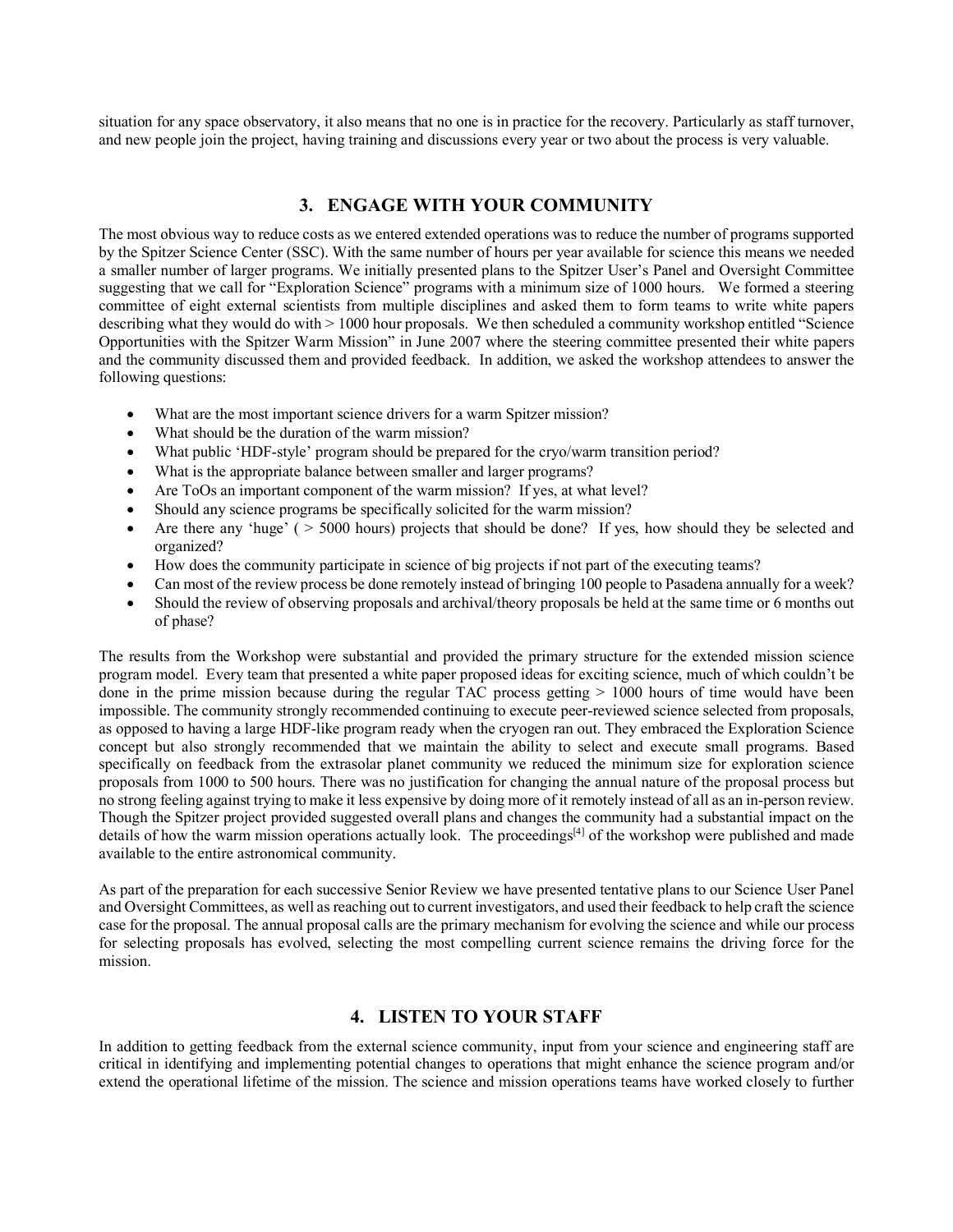improve the observatory operations and the science data analysis, in particular to support one of Spitzer's key science strengths – the characterization of exoplanets. Over 30% of the time allocated in extended mission has been devoted to science requiring high-precision relative photometry, including exoplanet characterization and investigations of cloud cover and weather for brown dwarfs. Spitzer observations typically reach noise levels within 20% of the photon-noise limit in the unbinned time series. Precisions of 100 ppm are routinely reached, and precisions of 30 ppm can been achieved<sup>[5]</sup>. Spitzer's excellent photometric precision enables a wide range of exoplanet science including validation of planet candidates, refinement of transit ephemerides, transit timing variations, measuring planetary radii, characterizing atmospheric composition and thermal lapse rates, and determining the day–night atmospheric temperature difference.

Spitzer is in an earth-trailing solar orbit and continues to drift further away from the earth every year. The rate at which data can be downlinked is now 550 kbps, due the increased distance from the earth, compared to 2.2 Mbps during the bulk of the prime mission. The amount of data that can be stored on the mass memory card on board is also limited. For its primary full-array observing mode, IRAC nominally takes data in both the 3.6 and 4.5-micron channels. Data taking for one channel can be turned off for observations where the second channel is not scientifically useful and data volume is an issue. The IRAC and Observatory Engineering Teams have designed and implemented two different modifications in the data compression strategies that lead to 20-40% improvements in the data compression. These enable longer staring observations of bright targets using short exposure times, as well as larger area shallow surveys. We have recently made an update to the default telemetry modulation index which extends support for 7 months for the 550 kbps downlink rate with a standalone 70 meter antenna.

The original expected lifetime for extended operations of four years was based on the fact that Spitzer would not be able to recover from an anomaly beyond 2013 utilizing the strategy from the prime mission. This was due to Spitzer's continually increasing distance from the Earth. To extend the mission lifetime the Observatory Engineering Team developed several creative adaptations for flight operations:

- 1. Disabling some of the fault protection when the observatory is pointed at the earth for communication;
- 2. A new strategy for getting to an earth-point attitude that keeps the observatory safe if an anomaly occurs during the process;
- 3. Inventing a new Carrier-only Safe and Stand-by Mode Recovery with automated Smart Sequences which was successfully executed during recovery from a November 2016 Standby Mode anomaly.

Without the continued efforts of the spacecraft and mission operations teams, Spitzer would have ceased operating many years ago. To keep the people working behind the scenes up-to-date on the science their work enables, the science staff regularly shares new science results with the entire operations staff.

## **5. PEOPLE ARE YOUR MOST IMPORTANT RESOURCE**

This lesson is not unique to extended missions but becomes even more critical as staffing levels are dramatically reduced and the level of uncertainty about the future grows. The initial plans for extended Spitzer operations were based on a 50% reduction in the operations staff. The mission operates today with 80% fewer FTEs compared to the middle of the prime mission. Everyone wears more hats in extended operations. Retaining key expertise, training new staff, cross-training existing staff, and supporting people's careers all becomes more difficult but no less important. The primary management lessons learned are:

#### 1. **Provide your staff with regular updates on the project status.**

Even if nothing has changed, information voids have a tendency to be filled with rumors or gossip. An informed staff is an empowered staff that will spend more time doing their job and less time worrying about what they might not know.

#### 2. **Tell people that they are valued and what their role is, regularly and individually.**

The positive impact of talking to people individually about what they are doing and what their future role in the project is cannot be overestimated. And this isn't a 'review,' it is a conversation that should happen at least once a year. People who understand what the plan is and what their role is are much more likely to stay rather than think they need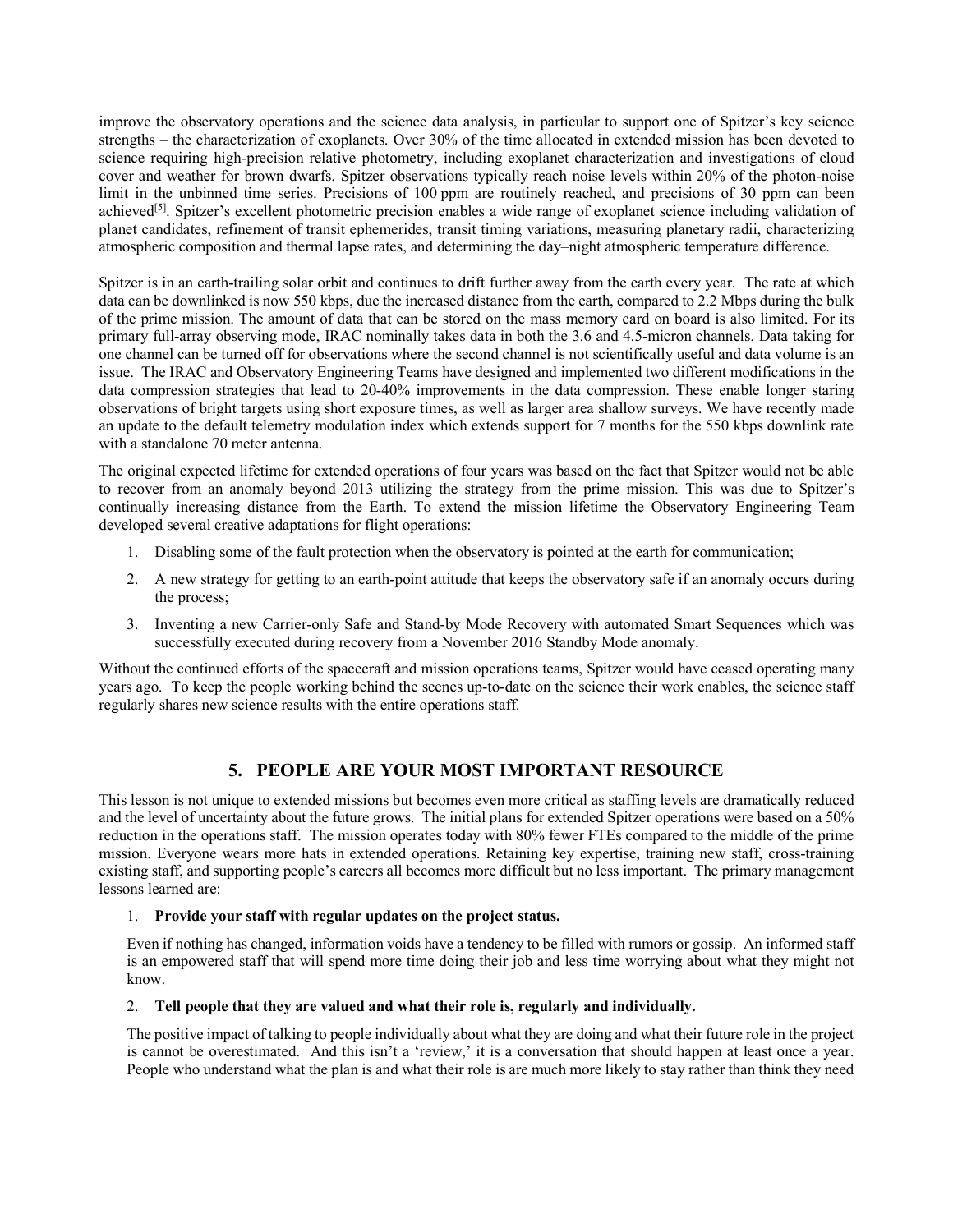to leave because uncertainty about the future. When you have to tell people that their job is going to end, doing this with as much notice as possible is valuable, particularly for science staff. In our experience if people learn their job is going to end in a year they don't necessarily immediately find a new job and leave. Most people supporting extended missions are experts in what they do and feel a part of the mission. Scientists who want to apply for jobs that are advertised on the academic calendar schedule need to know if they should be applying this year for a job that starts next year. Again, if people know where they stand they will make better decision for themselves and for the project.

#### 3. **Have everyone be training their replacement, or at least identify candidates.**

Particularly with a small staff, transition planning is important. People will leave for new professional opportunities or personal reasons. This can be difficult for people with critical skill sets at any time in a mission but the issue is amplified in extended operations. Most people are 'the' domain expert for their job. In the prime mission there might have been a team to support that function but in extended operations it is more likely parts of a few people. Crosstraining is critical.

## **6. PLAN FOR THE MISSION CONTINUING**

One of the major lessons learned is that you should always plan to operate longer than your currently planned end date. This doesn't suggest being unrealistic. Anyone who operates a space mission knows it could end tomorrow because of an uncorrectable fault but space observatories are built to be robust. The marginal cost of continuing to operate is generally orders of magnitude smaller than replacing them, as long as they continue to be scientifically productive.

Extended operations is an exercise in doing more with less, and then figuring out how to do it again, and again. Always keeping in mind that the mission might last longer than the current funding profile will lead to better decisions about staffing, maintaining the ground system, and managing key external interfaces. A 2016 National Academy study<sup>[6]</sup> of the NASA Senior Review process noted the following:

"Experience and knowledge gained during the prime phase typically result in lower costs for extended mission operations, but there may be counteractive effects that can create upward pressure on operational costs. After the first two Senior Reviews, most missions have implemented all (or almost all) practical steps to reduce costs. Further budget cuts often then result in disproportionate cuts to project funded science activities, increasing risks that science will be diminished or not performed at all."

The operations budget was reduced in each of five Senior Reviews and one of the trades made was to reduce software support to effectively nothing, assuming the mission could manage with that for 2-3 more years. That has made it very difficult to maintain software for 6+ years, let alone to make enhancements. The key lessons from the Spitzer experience can be summarized as follows:

#### **1. Freezing your operational software is impossible.**

Even if you don't make any enhancements or changes, which you will want to do to respond to new science cases, software must be updated to function as operating systems continue to be updated. Something else that wasn't anticipated was the substantial increase in cybersecurity mandates for anything connected to any network. Just having software on a dedicated flight network is no longer sufficient to protect it from attack. These are some of the most challenging unfunded mandates that have surfaced in just the past two years.

#### **2. If you don't update the software, you can't update the hardware.**

There are several parts of the operations system that we would like to move to Linux, but there are no resources to do that nor is the expertise still available within the project to do the transition. The way extended missions keep their older